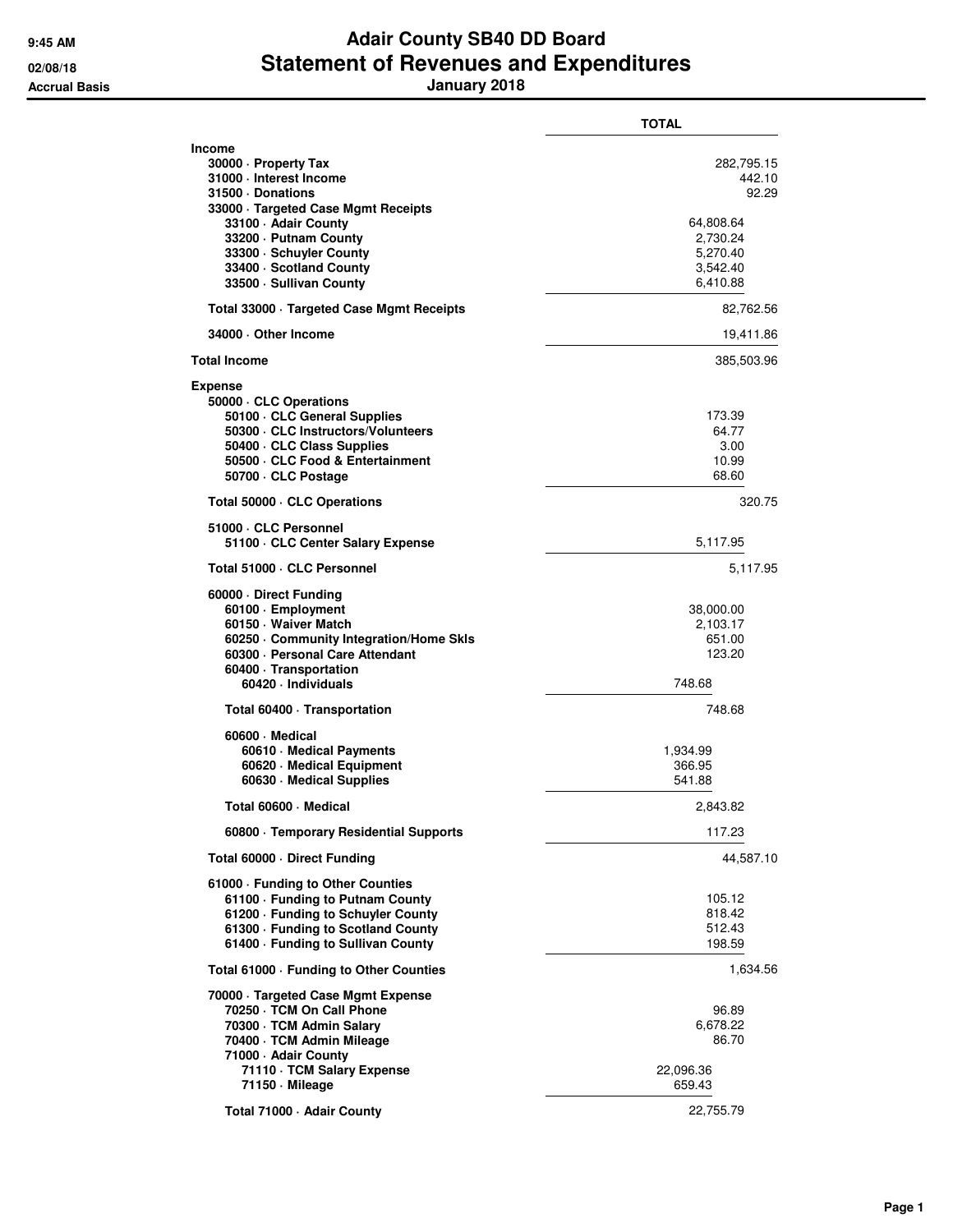## **9:45 AM Adair County SB40 DD Board 02/08/18 Statement of Revenues and Expenditures Accrual Basis January 2018**

|                                                                                                                                               | <b>TOTAL</b>                   |
|-----------------------------------------------------------------------------------------------------------------------------------------------|--------------------------------|
| 72000 - Putnam County<br>72110 · TCM Salary Expense<br>72150 - Mileage                                                                        | 1,057.50<br>126.48             |
| Total 72000 - Putnam County                                                                                                                   | 1,183.98                       |
| 73000 · Schuyler County<br>73110 · TCM Salary Expense<br>73150 - Mileage                                                                      | 2,125.36<br>191.25             |
| Total 73000 · Schuyler County                                                                                                                 | 2,316.61                       |
| 74000 · Scotland County<br>74110 · TCM Salary Expense<br>74150 - Mileage                                                                      | 774.51<br>81.60                |
| Total 74000 · Scotland County                                                                                                                 | 856.11                         |
| 75000 · Sullivan County<br>75110 · TCM Salary Expense<br>75150 - Mileage                                                                      | 3,493.34<br>282.54             |
| Total 75000 - Sullivan County                                                                                                                 | 3,775.88                       |
| 76000 · TCM Training                                                                                                                          | 292.20                         |
| Total 70000 · Targeted Case Mgmt Expense                                                                                                      | 38,042.38                      |
| 80000 · Programming - Indirect<br>84000 Dues and Memberships<br>85000 · Employee Travel<br>86000 · Insurance<br>86500 · Workers' Compensation | 2,685.56<br>632.14<br>9,665.00 |
| Total 86000 · Insurance                                                                                                                       | 9,665.00                       |
| 87000 Office Expenses<br>87100 Office Supplies<br>87120 Office Supplies-McPherson<br>87100 - Office Supplies - Other                          | 395.39<br>22.81                |
| Total 87100 · Office Supplies                                                                                                                 | 418.20                         |
| 87200 Dostage<br>87210 · Postage-General<br>87220 · Postage-TCM                                                                               | 119.00<br>98.00                |
| Total 87200 · Postage                                                                                                                         | 217.00                         |
| 87300 · Advertising/Marketing                                                                                                                 | 200.00                         |
| 87400 Copier                                                                                                                                  | 483.05                         |
| 87450 Employee Retention/Appreciation<br>87700 · Building Maintenance<br>87710 · Janitorial                                                   | 1,096.90                       |
| 87711 · Janitorial-Country Club<br>87712 Janitorial-McPherson                                                                                 | 150.00<br>940.73               |
| Total 87710 - Janitorial                                                                                                                      | 1,090.73                       |
| 87730 · Snow Removal<br>87731 · Snow Removal-Country Club<br>87732 · Snow Removal-McPherson                                                   | 450.00<br>650.00               |
| Total 87730 - Snow Removal                                                                                                                    | 1,100.00                       |
| Total 87700 · Building Maintenance                                                                                                            | 2,190.73                       |
| 87800 · Software & Technology                                                                                                                 | 6,475.00                       |
| Total 87000 Office Expenses                                                                                                                   | 11,080.88                      |